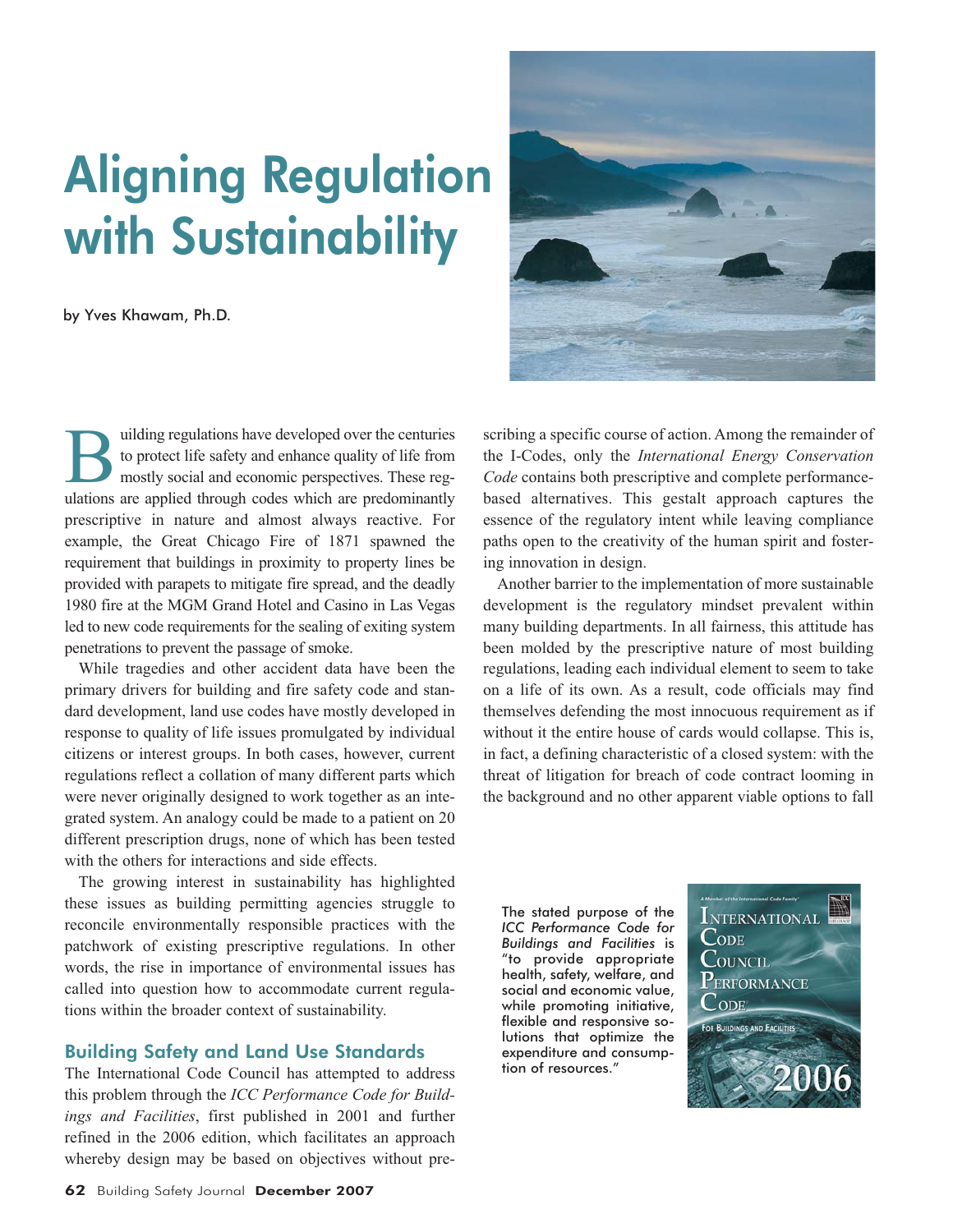

back on, all that codes administrators feel they have to rely upon are prescriptive requirements.

The same not only holds true but is accentuated in land use regulation—be it comprehensive plans, development standards or zoning codes—because they are developed locally and often with great passion from divergent perspectives. Building has traditionally been more generalizable and portable than land regulation, and model codes have been embraced and used throughout the country with only minor local amendments. In contrast, each community prides itself on having its very own signature regarding land use, the codification of which is rarely generalized beyond a particular jurisdiction. This begs the question as to how to reconcile best practices for land regulation with individuality. Enter the era of sustainability. . . .

## Sustainability Context

Sustainability can be measured against a triple bottom line comprising economic, social and environmental facets. A healthy community obviously requires that all three of these facets be aligned at optimal levels. What must be recognized, however, is that although the environmental component has traditionally been the least regarded, it is in fact the *sine qua non* of this tripod: while it is possible (albeit unpleasant) to survive under dismal economic and social conditions, it is manifestly impossible to survive in an environment which cannot support human life.

Consider that, worldwide, the most limiting environmental element is water. Without water, life as we know it is not possible. Furthermore, water resources are inextricably related to energy. Each kilowatt-hour of thermoelectric generation requires approximately 25 gallons of water, with additional water used for associated pollution control devices. The U.S. Geological Survey estimates that in 2000, 346 billion gallons of fresh water were used each day in the

U.S.—with thermoelectric generation accounting for approximately 39 percent of that total (exceeded only by agricultural uses, accounting for 40 percent). While only 3 percent of this withdrawal is actually consumed by the generation process, it still accounted for approximately 10.4 billion gallons per day in 2006. Hence, low performance buildings and the manufacture of building materials requiring large amounts of energy indirectly contribute to taxing our precious water resources.

In addition, the production of energy not only contributes to a large proportion of greenhouse gas emissions and other air pollutants, thus indirectly affecting economic and social sustainability, but in fact contributes much more directly to compromising our economic sustainability. Thermoelectric power generation and fossil vehicular fuels drain local economies by channeling revenues outside the community. This problem will become ever more acute as the proportion of household income dedicated to energy continues to rise due to limited availability and growing demand. Therefore, reducing building energy consumption will not only extend critical water supplies but free up a significant amount of revenue that can be invested or spent locally. Other environmental elements can also be analyzed in this manner so as to identify their social and economic fabric.

## Sustainability Standards

A number of organizations have developed standards to address sustainable development. The most well-known of these is the United States Green Building Council (USGBC), which launched the LEED (Leadership in Energy and Environmental Design) rating system in 1998.

Today, LEED for New Construction and Major Renovations (LEED-NC) is the most widely regarded sustainability standard in the U.S. It is based on a set of 69 obtainable points in six categories: sustainable sites (14 possible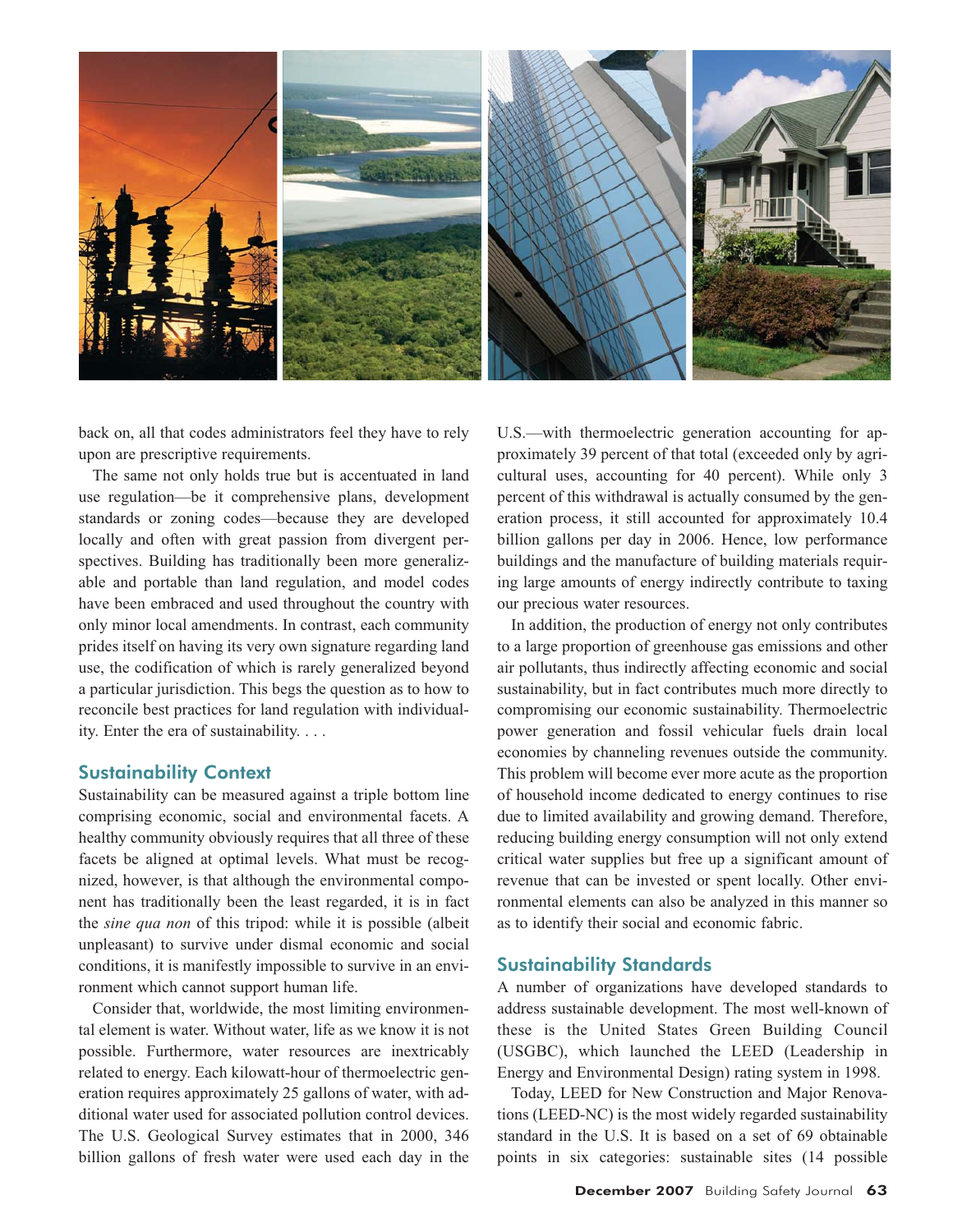# Aligning Regulations with Sustainability (continued)

points), water efficiency (5 possible points), energy and atmosphere (17 possible points), materials and resources (13 possible points), indoor environmental quality (15 possible points), innovation in design (4 possible points), and accredited personnel (1 possible point). Projects earn LEED-NC certification based on the number of points obtained as follows: Certified—26–32 points; Silver— 33–38 points; Gold—39–51 points; and Platinum—52–69 points.

While LEED-NC and other LEED standards like those for existing building operations and maintenance, core and shell, commercial interiors, schools, retail, and homes address sustainable site issues, the USGBC has recognized that buildings cannot be regarded in isolation of land planning. As such, it is in the process of developing LEED for Neighborhood Development (LEED-ND) to span and integrate the entire development and building process.

Although designed to supplement current regulations, sustainability standards like those promulgated by the USGBC do not mesh well with the former for two principal reasons. First, existing regulations may simply prohibit elements of the standards from being implemented. This is most prevalent in local design standards and land-use regulations in which maximum densities, allowable heights of structures, parking and road width requirements may be prescribed in a manner prohibiting the attainment of benchmarked sustainability standards. Second, as previously noted, the prescriptive nature of most building and fire safety codes does not necessarily



## Moving Toward Performance-Based **Regulation**

The *ICC Performance Code* offers jurisdictions the opportunity to adopt and promote a systems approach to regulation. Just as important, it also provides a legal framework for the shift from a prescriptive approach without overt threat of litigation. Given the decades-old regulatory mindset, however, this is more easily said than done.

The first logical step is to distill the methods by which performance requirements should be administered. This may be readily accomplished via the administrative provisions included in the *ICC Performance Code*. However, intent is not sufficient by itself to shift staff perspectives. The next requisite step is to concentrate on purpose so as to bring to light the value of this approach. As set forth in the *ICC Performance Code*, its purpose is "to provide appropriate health, safety, welfare, and social and economic value, while promoting initiative, flexible and responsive solutions that optimize the expenditure and consumption of resources." This provides a good ideological starting point but will need to be supplemented with a more concrete understanding of the code's application.

Exposure to sustainability best practices is an effective catalyst for grasping and embracing the true purpose and value of performance-based regulation. This can be accomplished by providing staff access to sustainability forums and encouraging interested individuals to pursue training and accreditation in sustainability standards.

The goal is for the traditional building and fire safety department purpose—and personnel mindset—to be e panded to include principles reflecting, as my colleague David Eisenberg of the Development Center for Appropriate Technology aptly puts it, that "buildings should do no harm to their occupants *and* the environment."

facilitate integrative design. Therefore, in order to facilitate the full implementation of sustainability standards, there is not only a need to eliminate local regulations prohibiting sustainable elements, but application must be shifted from a prescriptive to a performance-based approach.